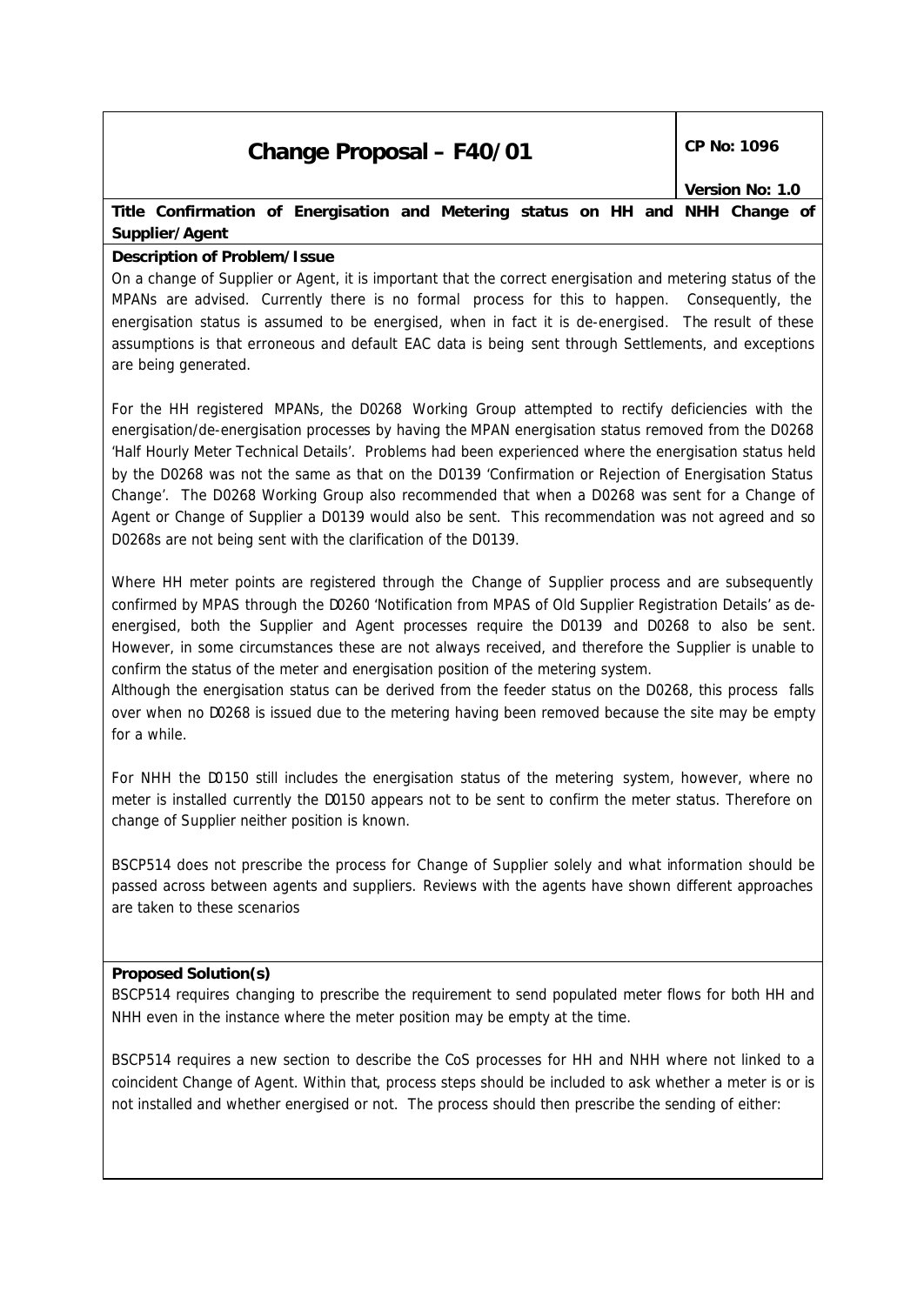## **Change Proposal – F40/01** CP No: 1096

### *Version No: 1.0*

- a. D0268 and D0149/D0150 flows (as appropriate), populated so as to clearly identify the meter and energisation status; or
- b. manual flows, sent outside the Data Transfer Network, containing the information necessary to confirm the status of the Metering System.

In the case of option (a), changes would be required to the Data Transfer Catalogue, in particular the rules for populating data flows in Annex C.

In the case of option (b), the flows to be used would be defined in the SVA Data Catalogue to ensure consistency between participants.

Other items in BSCP514 which would need amending to ensure a consistent approach where there are no meters present are 5.2.1.8, 5.2.3.2, 5.2.4.8, 5.2.5.8, 5.2.6.3, 6.2.1.8, 6.2.3.2, and 6.2.4.8.

#### **Justification for Change**

This change will assist in reducing the number of mis-matches between agents such as the D0235s and D0095s (HH and NHH Aggregation Exception Reports, respectively). It will also assist in correction of energisation errors made on registration via D0055s and enable suppliers to confirm whether the MPAN should be disconnected via the LDSOs.

This will ensure that on change of Supplier/Agent the metering and energisation status are known in all instances and a consistent approach by all parties can be adopted.

#### **Configurable Items Potentially Affected by Proposed Solution(s)** *(optional by Originator)*

BSCP514 SVA Meter Operation for Metering Systems registered in SMRS SVA Data Catalogue (if new manual flows required)

**Impact on Core Industry Documents** *(optional by originator)*

**Related Changes and/or Projects** *(mandatory by BSCCo)*

None